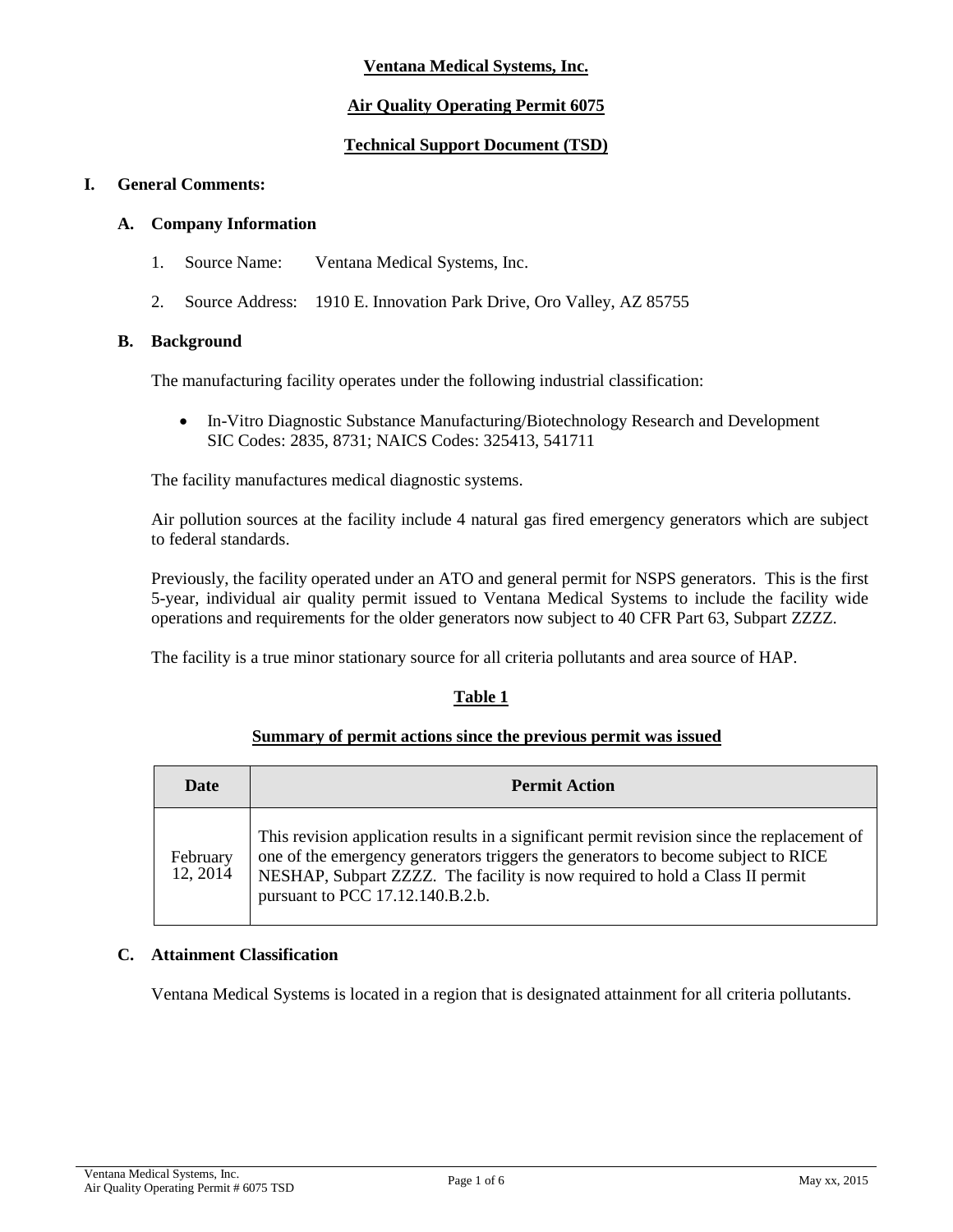## **II. Source Description**

## **A. Process Description**

The air pollutant emitting equipment and operations at Ventana Medical Systems consists of the following:

• Four natural gas fired emergency generators

## **B. Operating Capacity and Schedule**

The operating schedule at the facility is not limited and the facility can operate 7 days/week, 24 hours/day, 365 days/year.

The operating capacity of the affected generator/engines is limited by the permit to 100 hours each for maintenance and readiness testing, including non-emergency use in accordance with the applicable federal standards.

## **C. Air Pollution Control Equipment**

N/A

## **III. Emission Estimates**

## **Table 2**

## **Potential to Emit (Tons/yr)**

| <b>Emission Sources</b>           | $PM_{10}$ | $PM_{2.5}$ | $NO_{\rm x}$ | $SO_2   CO$ |    |      | VOC   HAP Total | <b>HAP Single</b> |
|-----------------------------------|-----------|------------|--------------|-------------|----|------|-----------------|-------------------|
| Emergency Generators <sup>1</sup> | 0.02      | 0.02       |              | 0.00        |    | 0.05 | 0.04            | 0.02              |
| <b>Facility Wide Total</b>        | 0.02      | 0.02       | 1.9          | 0.00        | 17 | 0.05 | 0.04            | 0.02              |

**<sup>1</sup>** PTE for the emergency generators/engines is calculated on a 100 hour/year basis. Other sources are based on annual usage or operation 8760 hours/year. See Attachment 1 for detailed emission factors and emission rate estimates.

# **IV. Applicable Requirements**

#### **40 CFR, Part 60 Standards of Performance for New Stationary Sources**

| Appendix A   | Test Methods                                                                          |
|--------------|---------------------------------------------------------------------------------------|
| Subpart A    | <b>General Provisions</b>                                                             |
| Subpart JJJJ | Standards of Performance for Stationary Spark Ignition Internal Combustion<br>Engines |

#### **40 CFR Part 63 National Emission Standards for Hazardous Air Pollutants for Source Categories**

| Subpart A    | <b>General Provisions</b>                                   |
|--------------|-------------------------------------------------------------|
| Subpart ZZZZ | NESHAP for Reciprocating Internal Combustion Engines 'RICE' |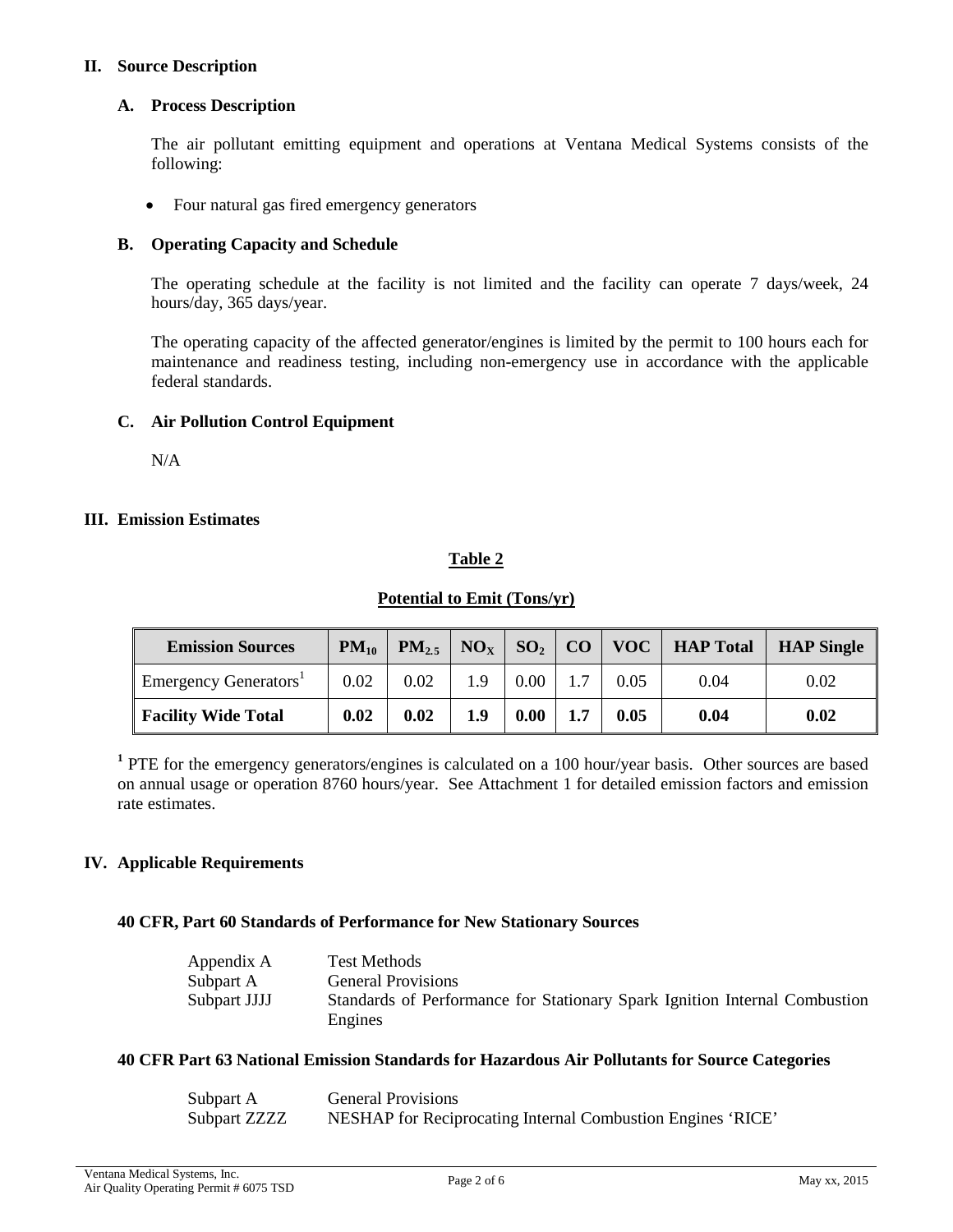# **Article I – General Provisions**

| 17.12.010 | <b>Statutory Authority</b>                            |
|-----------|-------------------------------------------------------|
| 17.12.020 | Planning, Constructing, or Operating Without a Permit |
| 17.12.040 | Reporting requirements                                |
| 17.12.045 | Test methods and procedures                           |
| 17.12.050 | Performance tests                                     |
| 17.12.080 | Permit Display or Posting                             |

# **Article II – Individual Source Permits**

| 17.12.165 | Permit application processing procedures for Class II and Class III permits      |
|-----------|----------------------------------------------------------------------------------|
| 17.12.185 | Permit contents for Class II and Class III permits                               |
| 17.12.235 | Facility Changes that require a permit revision                                  |
| 17.12.240 | Procedures for certain changes that do not require a permit revision Class II or |
|           | Class III                                                                        |
| 17.12.255 | <b>Minor Permit Revision</b>                                                     |
| 17.12.260 | <b>Significant Permit Revision</b>                                               |
| 17.12.270 | Permit Reopenings – Revocation and reissuance – Termination                      |
| 17.12.350 | Material permit condition                                                        |
|           |                                                                                  |

# **Article VI – Individual Source Permits**

| 17.12.520<br>Fees related to Class II and Class III permits |  |
|-------------------------------------------------------------|--|
|-------------------------------------------------------------|--|

# **Pima County Code Title 17, Chapter 17.16 – Emission Limiting Standards**

# **Article I – General Provisions**

| 17.16.010<br>17.16.020<br>17.16.030 | Local rules and standards; Applicability of more than one standard<br>Noncompliance with applicable standards<br>Odor limiting standards |  |  |  |
|-------------------------------------|------------------------------------------------------------------------------------------------------------------------------------------|--|--|--|
|                                     | <b>Article II – Visible Emission Standards</b>                                                                                           |  |  |  |
| 17.16.040                           | Standards and applicability (includes NESHAP)                                                                                            |  |  |  |
| 17.16.050                           | Visibility limiting standard                                                                                                             |  |  |  |
|                                     | <b>Article IV – New and Existing Stationary Source Performance Standards</b>                                                             |  |  |  |
| 17.16.130                           | Applicability                                                                                                                            |  |  |  |
| 17.16.340                           | Standards of performance for stationary rotating machinery                                                                               |  |  |  |
| 17.16.400                           | Organic Solvents and other organic materials                                                                                             |  |  |  |

17.16.430 Standards of performance for unclassified sources

# **Pima County Code Title 17, Chapter 17.20 – Emissions Source Testing and Monitoring**

| 17.20.010 | Source sampling, monitoring and testing |
|-----------|-----------------------------------------|
| 17.20.040 | Concealment of emissions                |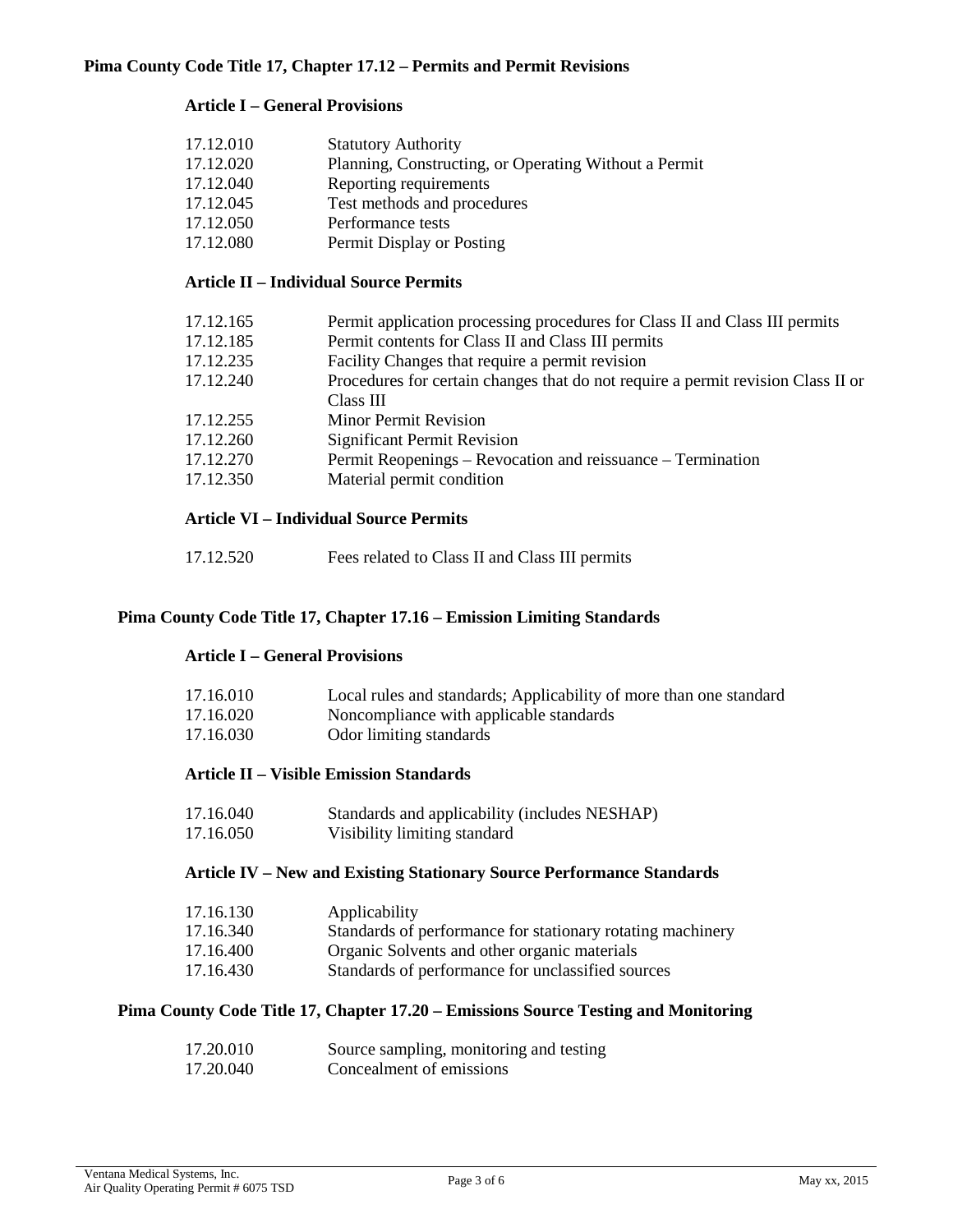## **Pima County Code Title 17, Chapter 17.24 – Emissions Source Recordkeeping and Reporting**

17.24.020 Recordkeeping for compliance determination

## **V. Permit Changes and Applicability Determinations.**

## **A. Permit and Permit Summary:**

The facility previously operated under a PDEQ general permit for non-NSPS emergency generators. The engines are now subject to 40 CFR Part 63, Subpart ZZZZ, and an individual permit is required. The generator engine provisions have been included in Sections 3 and 4.

## **B. Applicability:**

Section 1 of the permit provides a reference for the applicability of affected sources, PCC and federal rules to the facility and operations, and to help organize the permit sections.

## **C. Facility Wide Operations:**

Section 2 incorporates the applicable facility wide provisions to include the following: general provisions, materials handling operations, odor limiting standard, and visibility limiting standards.

This section does not include periodic monthly monitoring of the materials handling operations, odors, and opacity as good modern practices at the facility prevent emission in excess of the facility wide standards. This section contains general provisions including requirements for recordkeeping and facility changes.

# **VI. Periodic Monitoring.**

This is a Class II permit and does not include a semiannual summary report of required monitoring or annual compliance certifications. The permit requires the facility to maintain the required monitoring records on site or as requested by the Control Officer in order to demonstrate compliance with the standards.

# **VII. Insignificant Activities.**

The insignificant activities per PCC are listed in a table in Attachment 3 of the permit.

### **VIII. Impact to Ambient Air Quality**

Not a major source so no impact studies are required.

## **IX. Control Technology Determination**

No control technologies needed to be determined; the source is not subject to RACT, BACT or LAER.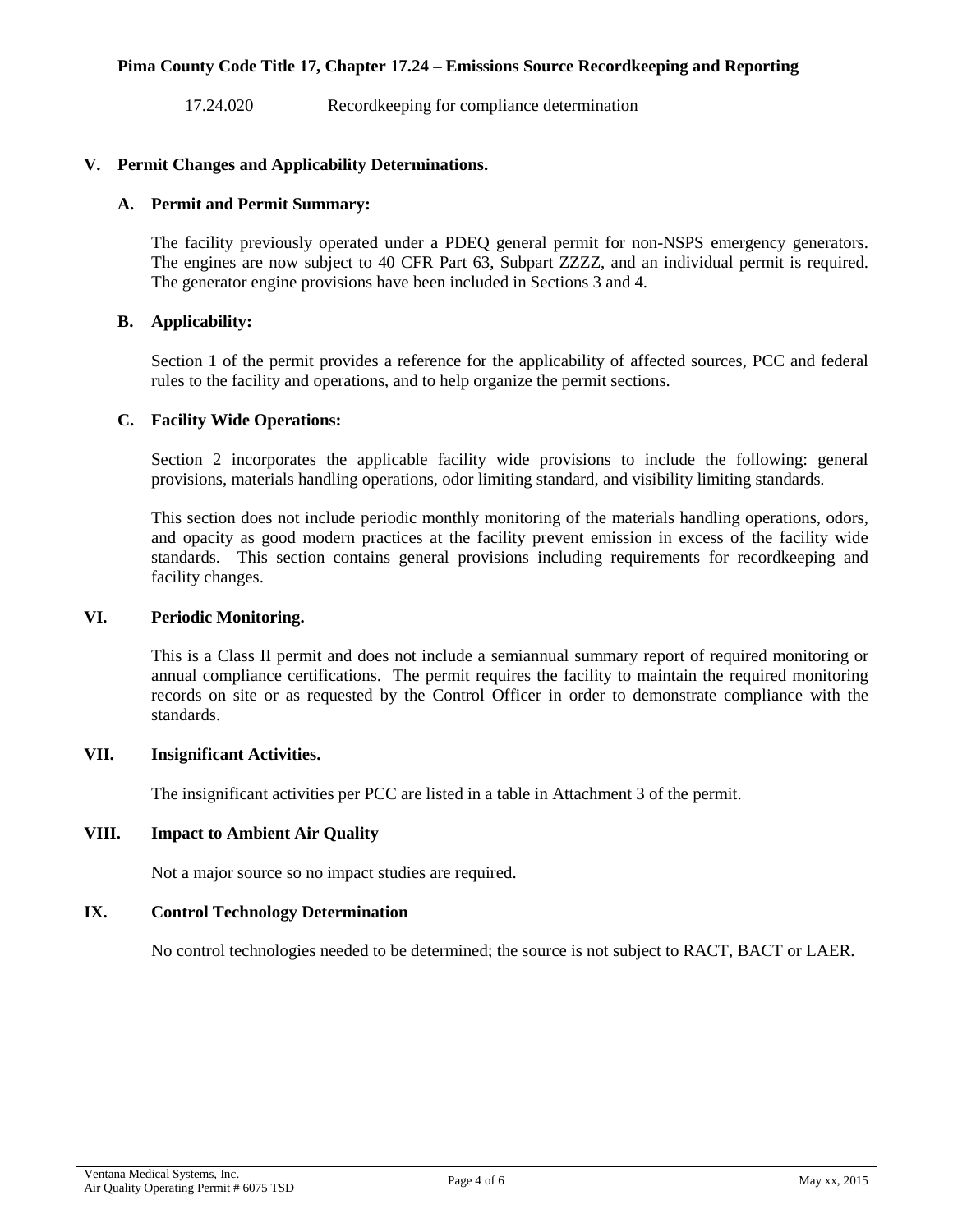# **X. Exclusion of PCC Particulate Matter Discharge Rate Standards**

The applicable PCC rules for the maximum particulate discharge rates are not normally included for Class II area source permits as explained below.

- For particulate matter sources, the calculated maximum particulate matter discharge rate, as provided in Title 17, yields maximum rates that far exceed the emissions expected from most typical area sources. For example a 200 ton/hour process source, which is typical for an average construction aggregate screening operation, would be limited to a maximum discharge rate of 40.4 lbs/hour or 177 tons/year. This limit far exceeds estimated emissions from typical sources and the source is far more likely to exceed opacity and visibility limiting standards well before reaching this limit.
- With regard to fuel burning equipment, PCC 17.16.165.C limits the emissions of particulate matter from commercial and industrial fossil-fuel fired equipment (including but not limited to boilers). This limit is not normally included in permits because allowable emissions are consistently over an entire order of magnitude higher than EPA AP-42 estimated potential emissions. The chart below, illustrates the point.





Comparative Chart of Allowable Particulate Emissions Under Pima County Code, Title 17, and Estimated Potential Emissions based on EPA AP-42 Estimates for External Combustion Sources. Allowable emissions are consistently over ten times estimated potential emissions. Therefore, it is not necessary to include the standard in the permit explicitly, but by reference in this TSD.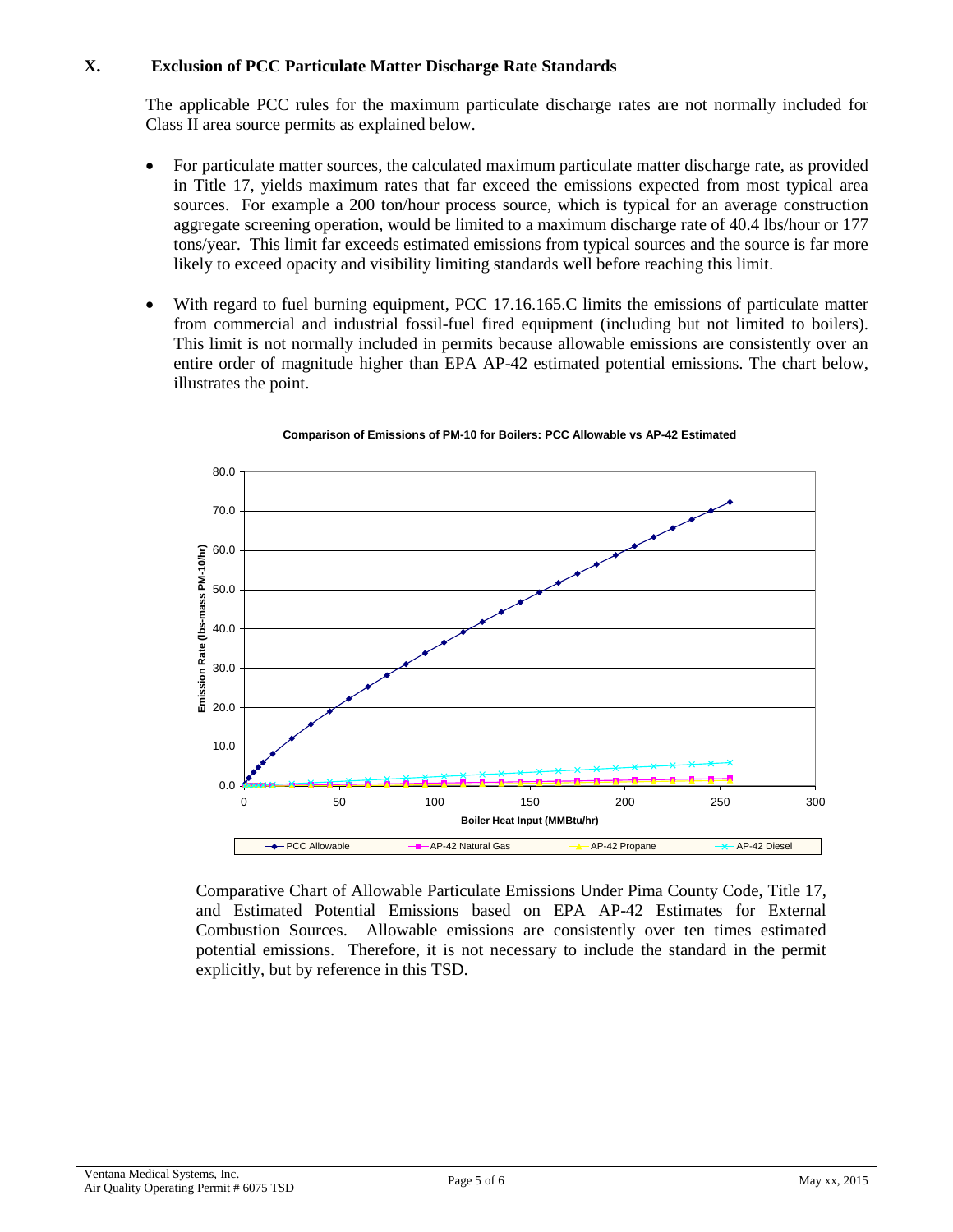Attachment 1 PTE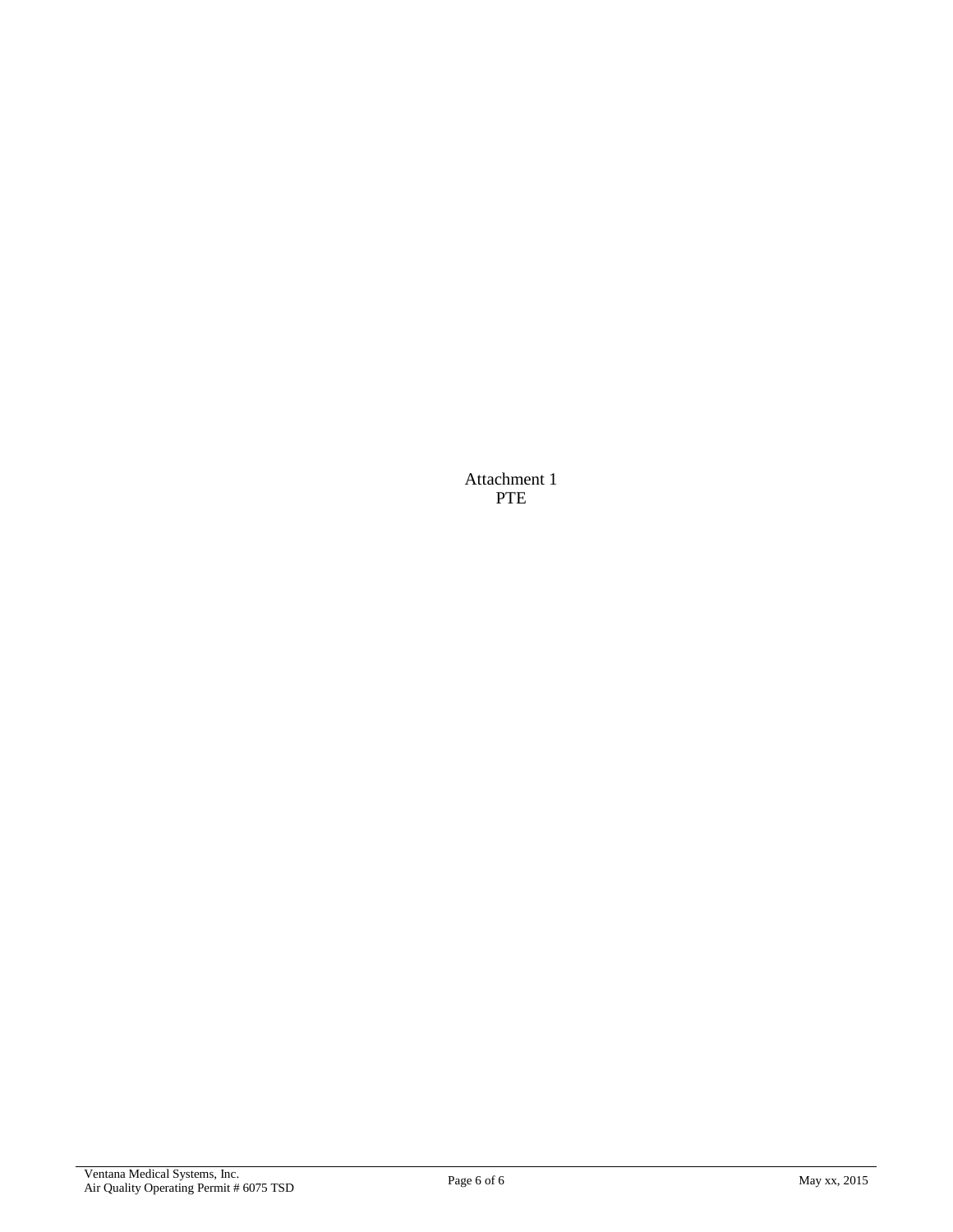#### **Potential to Emit Calculations for Fuel Fired Engines**

The following tables can be used to calculate emissions in tons per year from industrial and commercial generators. The tables are set up by taking the maximum capacity listed in column (a), multiplying it by the emission factor for each pollutant of the equipment in column (b), and finally multiplying it by the conversion factor listed in column (c). The emission factors provided are taken from AP-42 chapter three, sections three and four. If the permittee can supply emission data from the manufacturer or certified lab tested data with lower emission factors, then those emission factors can be used in place of the AP-42 factors. Simply cross out the emission factor provided and write in the new emission factor. In order to use the manufacturer's emission data or certified lab test data, the permittee must submit copies of the manufacturer's emission data or certified lab test data along with the specifications for each generator. **An individual table needs to be completed for each generator. Please make additional copies of this form if necessary.**

|                   | Gasoline Fired Generators (AP-42 Table 3.3-1) |                                  |                                    |                                    |          |      |
|-------------------|-----------------------------------------------|----------------------------------|------------------------------------|------------------------------------|----------|------|
| <b>Pollutants</b> | (a) Maximum Capacity                          | (b)<br><b>Emission</b><br>Factor | (c)<br><b>Conversion</b><br>Factor | (d)<br><b>Emissions</b><br>(axbxc) |          |      |
|                   | (horsepower)                                  | $(lb/hp-hr)$                     | (tons/yr)<br>(lbs/hr)              | (tons/yr)                          |          |      |
| <b>NOx</b>        |                                               | 0.011                            | 4.38                               | 0.00                               |          |      |
| CO                |                                               | 0.00696                          | 4.38                               | 0.00                               |          |      |
| SO <sub>x</sub>   |                                               | 0.000591                         | 4.38                               | 0.00                               | Reviewer | Date |
| VOC <sup>1</sup>  | 0                                             | 0.021591                         | 4.38                               | 0.00                               |          |      |
| <b>PM-10</b>      |                                               | 0.000721                         | 4.38                               | 0.00                               |          |      |

1.) TOC used as a surrogate

#### Less than 600 horsepower - Diesel Fired Generators (AP-42 Table 3.3-1, 3.3-2)

|                   | (a) Maximum Capacity | (b)             | (c)                   | (e)              |          |      |
|-------------------|----------------------|-----------------|-----------------------|------------------|----------|------|
|                   |                      | <b>Emission</b> | <b>Conversion</b>     | <b>Emissions</b> |          |      |
| <b>Pollutants</b> |                      | <b>Factor</b>   | Factor                | (axbxc)          |          |      |
|                   | (horsepower)         | $(lb/hp-hr)$    | (tons/yr)<br>(lbs/hr) | (tons/yr)        |          |      |
| <b>NOx</b>        |                      | 0.031           | 4.38                  | 0.00             |          |      |
| <b>CO</b>         |                      | 0.00668         | 4.38                  | 0.00             |          |      |
| SO <sub>x</sub>   | 0                    | 0.00205         | 4.38                  | 0.00             |          |      |
| VOC <sup>1</sup>  | 0                    | 0.0025          | 4.38                  | 0.00             | Reviewer | Date |
| <b>PM-10</b>      |                      | 0.0022          | 4.38                  | 0.00             |          |      |
| HAPS <sup>2</sup> |                      | 0.00004459      | 4.38                  | 0.00             |          |      |

1.) TOC used as a surrogate

2.) Conversion factor .007 used to convert from lb/MMBtu to lb/hp-hr